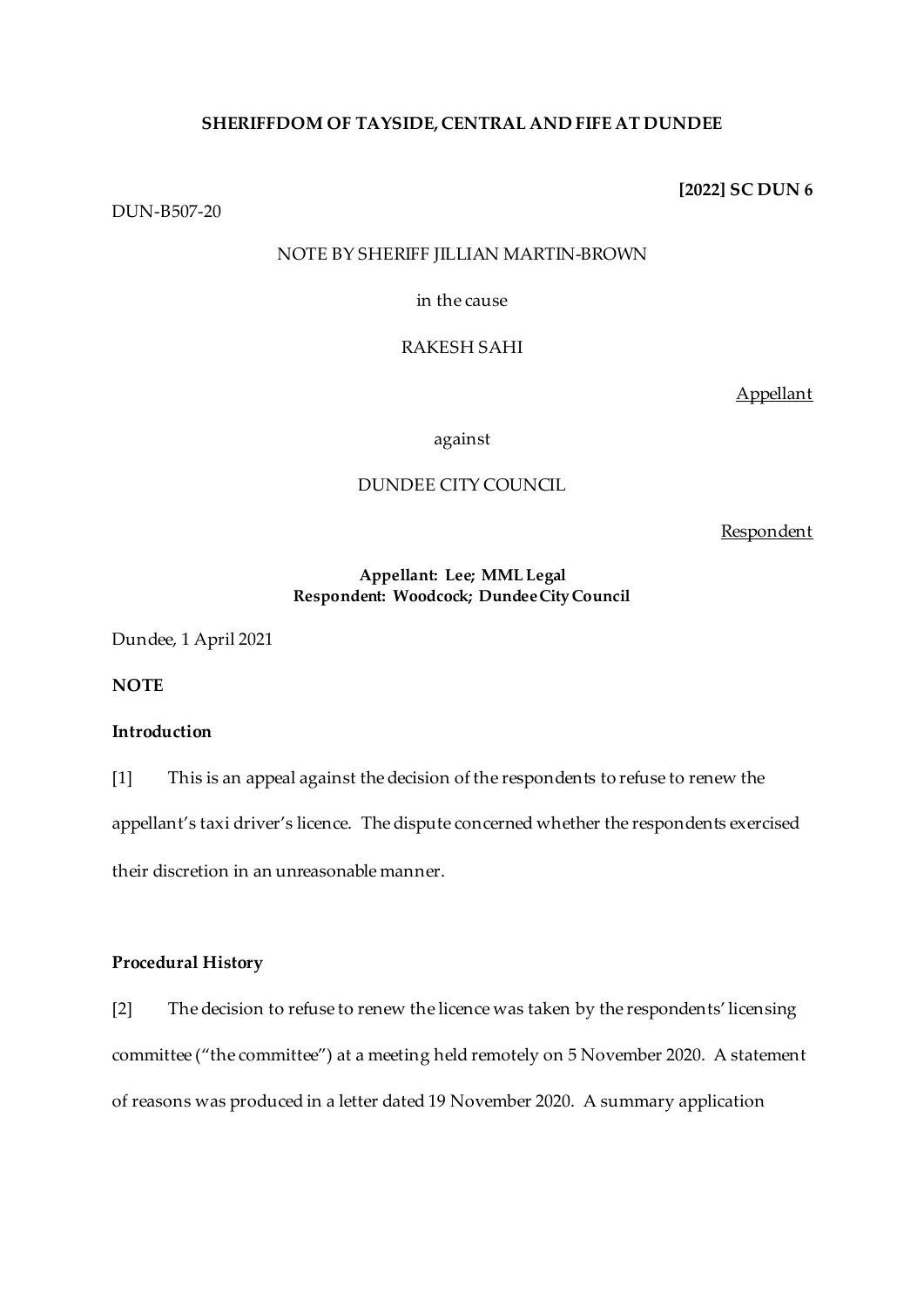seeking to reverse the decision of the committee was lodged on 1 December 2020 and a hearing was assigned for 19 March 2021 by way of teleconference.

[3] Written submissions and authorities were lodged in advance, for which I am most grateful. Having considered the oral and written submissions for the parties, I refused the application. I have been asked to provide a note outlining my reasoning.

#### **Background facts and circumstances**

[4] The appellant averred that in or around June 2020, he submitted an application to renew his taxi driver's licence with the respondents. A letter of objection was submitted by Police Scotland dated 19 June 2020. That letter highlighted: (i) the appellant had a conviction for speeding in 2018 which had not been declared on the application form; (ii) the appellant had been reported to the procurator fiscal for another speeding offence in February 2020, which had not been declared on the application form; and (iii) the appellant had been issued with a fixed penalty notice for not obeying a traffic sign in a pedestrian area in March 2020.

[5] The committee determined that the appellant was no longer a fit and proper person to continue to be the holder of a taxi driver's licence and refused his application.

#### **Appellant's submissions**

[6] The appellant submitted that the respondents' decision was too harsh and one no other committee acting reasonably could have reached. The respondents exercised their discretion in an unreasonable manner.

[7] The offences that formed the basis of the respondents' decision to refuse to renew the appellant's licence were minor offences, only one of which was committed in the course of

 $\mathfrak{D}$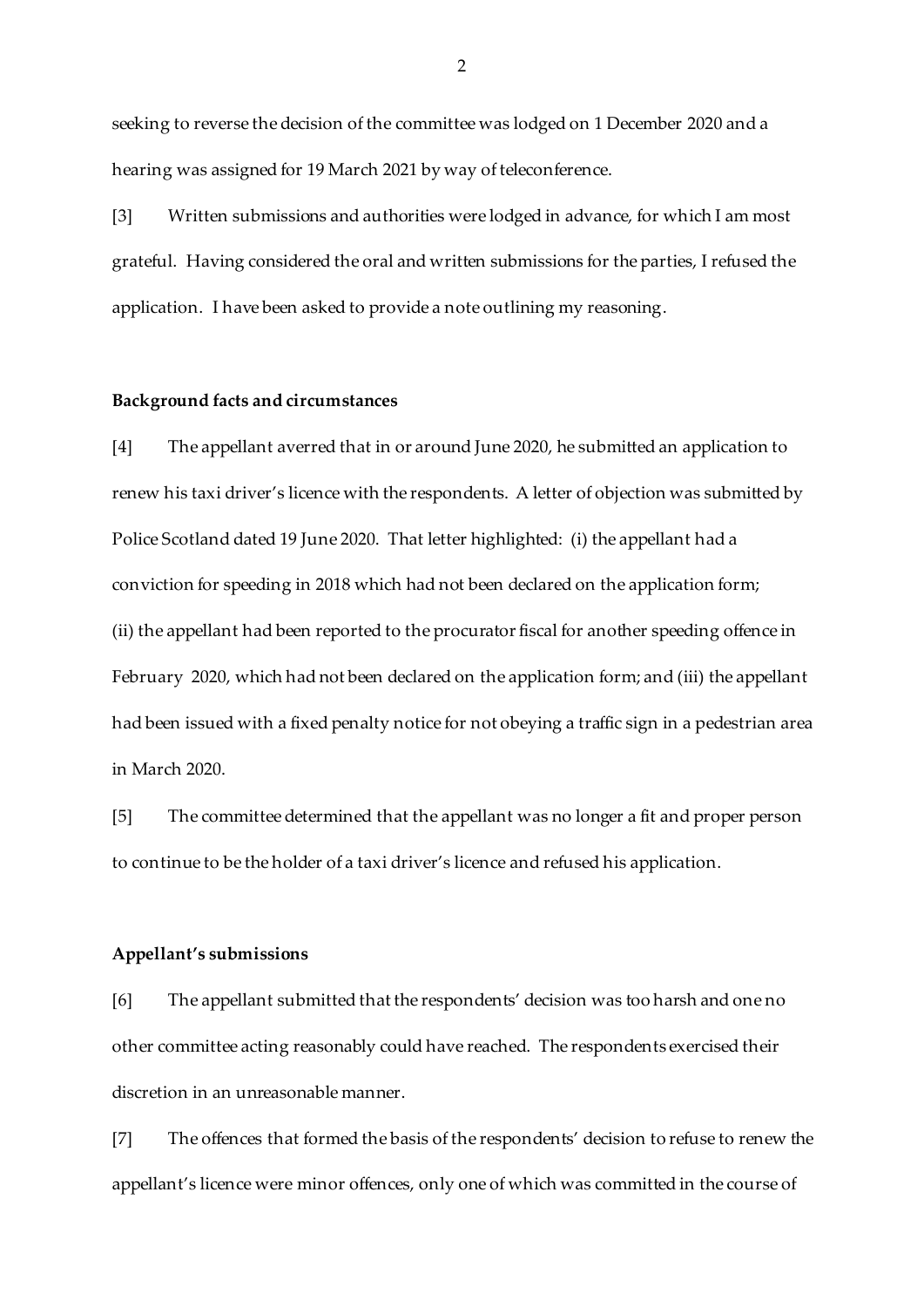his duties. The two speeding offences occurred whilst the appellant was using his vehicle for private purposes. The applicant had a clean driving licence prior to these offences. The three offences were committed over a period of 2½ years. These were material considerations that required to be evaluated.

[8] The failure to disclose these offences was an innocent oversight on the part of the appellant and occurred at a time when the appellant was under severe stress. His father-in-law was dying at the time and had since passed away. In *City of Glasgow* v *Girvan* 1998 SLT 1004, it was held that personal circumstances must be taken into consideration and could not be disregarded.

[9] The speeding offences were both committed on the same stretch of road which was notorious for a sudden change in speed limit from 70mph to 50mph. The appellant paid his fine timeously. The matter could have been dealt with far more appropriately with either a warning or a final warning.

[10] In *Middleton* v *Dundee City Council* 2001 SLT 287, the appellant had been convicted of speeding, failure to stop at stop signs, failure to rectify a defective lamp and failure to produce documents. He was issued with a warning before the decision was made to refuse the renewal of his licence. Those offences were much more extensive than this particular case, where, in a professional capacity, the only offence the appellant had committed was being in a pedestrian zone four minutes too early due to his clock being fast.

[11] Each offence alone would be insufficient to allow the committee to refuse to the application to renew the appellant's licence. Taking all three offences into account cumulatively, it still remained that the decision to refuse the application was far too harsh. The appellant resided at home with his wife and daughter and was the main earner in the family. This decision had taken away his livelihood and threatened his ability to continue to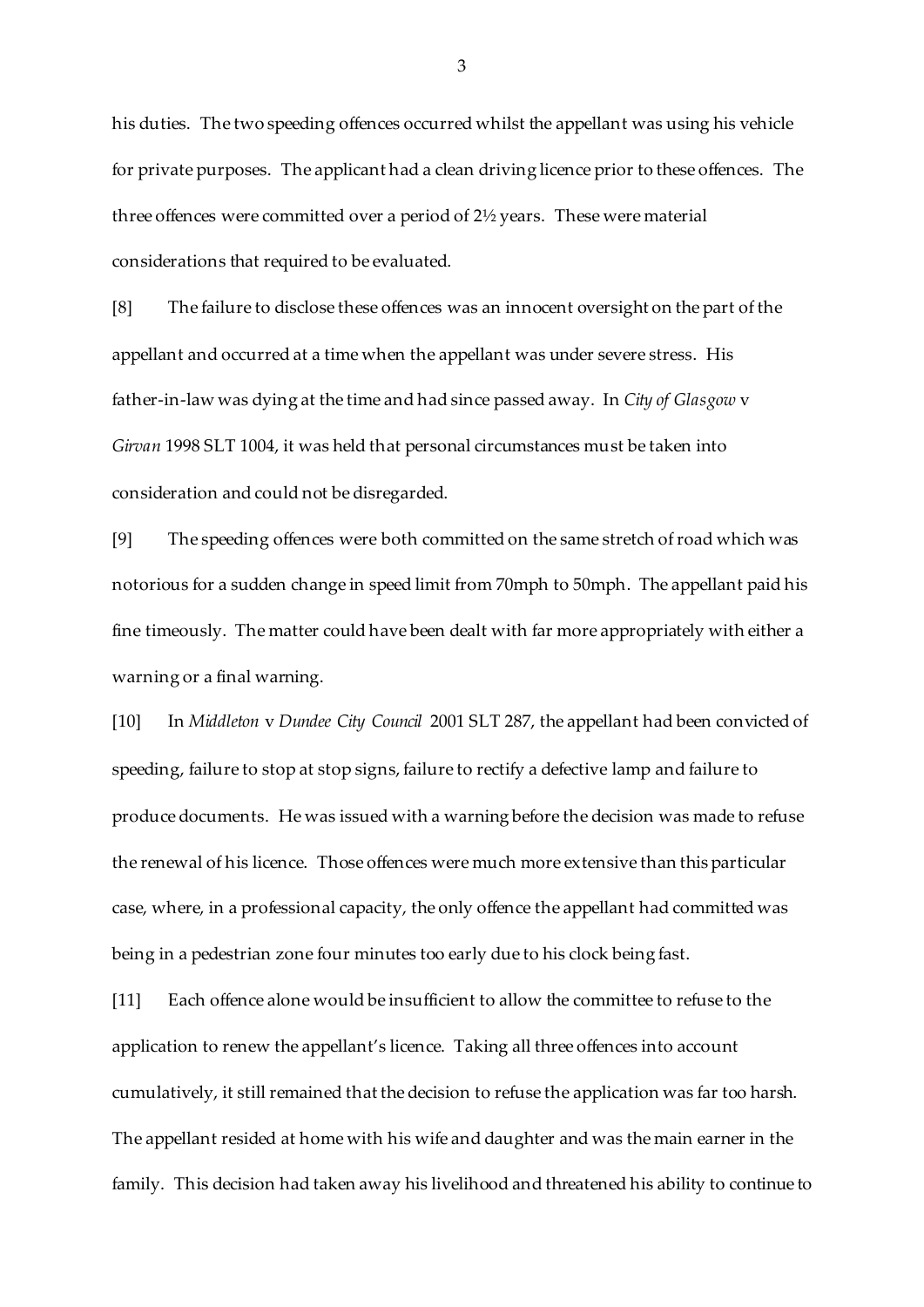maintain and support the family home and their living. If this decision was upheld, then the financial consequences would be catastrophic.

#### **Respondents' submissions**

[12] The respondent submitted that applications for taxi driver's licences are made under the Civic Government (Scotland) Act (1982) ("the 1982 Act"). Section 13 of the 1982 Act provided the requirement for a licence to drive a taxi. The process for making an application for such a licence was contained in schedule 1 to the 1982 Act. This set out, *inter alia*, the grounds for objection to, and refusal of, an application. The procedure and grounds for appealing a decision in relation to an application were also set out. The appellant's application was refused on the grounds set out at paragraph 5(3)(a)(ii) of that schedule, namely that the applicant was not a fit and proper person to hold a licence.

[13] The grounds of appeal against such a decision could be found in paragraph 18 of schedule 1 to the 1982 Act. There was only one ground of appeal relied upon by the appellant in seeking to challenge the decision, which was that the respondents exercised their discretion in an unreasonable manner.

[14] The word "harsh" was used on a number of occasions to describe the respondents' decision. However, harshness was not the test in determining whether this ground of appeal was established. Reference was made to the case of *Loosefoot Entertainment Ltd* v *City of Glasgow* DLB 1991 SLT 843. Although that case involved an appeal under the Licensing (Scotland) Act 1976, the judgment contained a statement of the court's jurisdiction which could be applied equally to an appeal under the 1982 Act. Sheriff C H Gordon QC indicated that:

4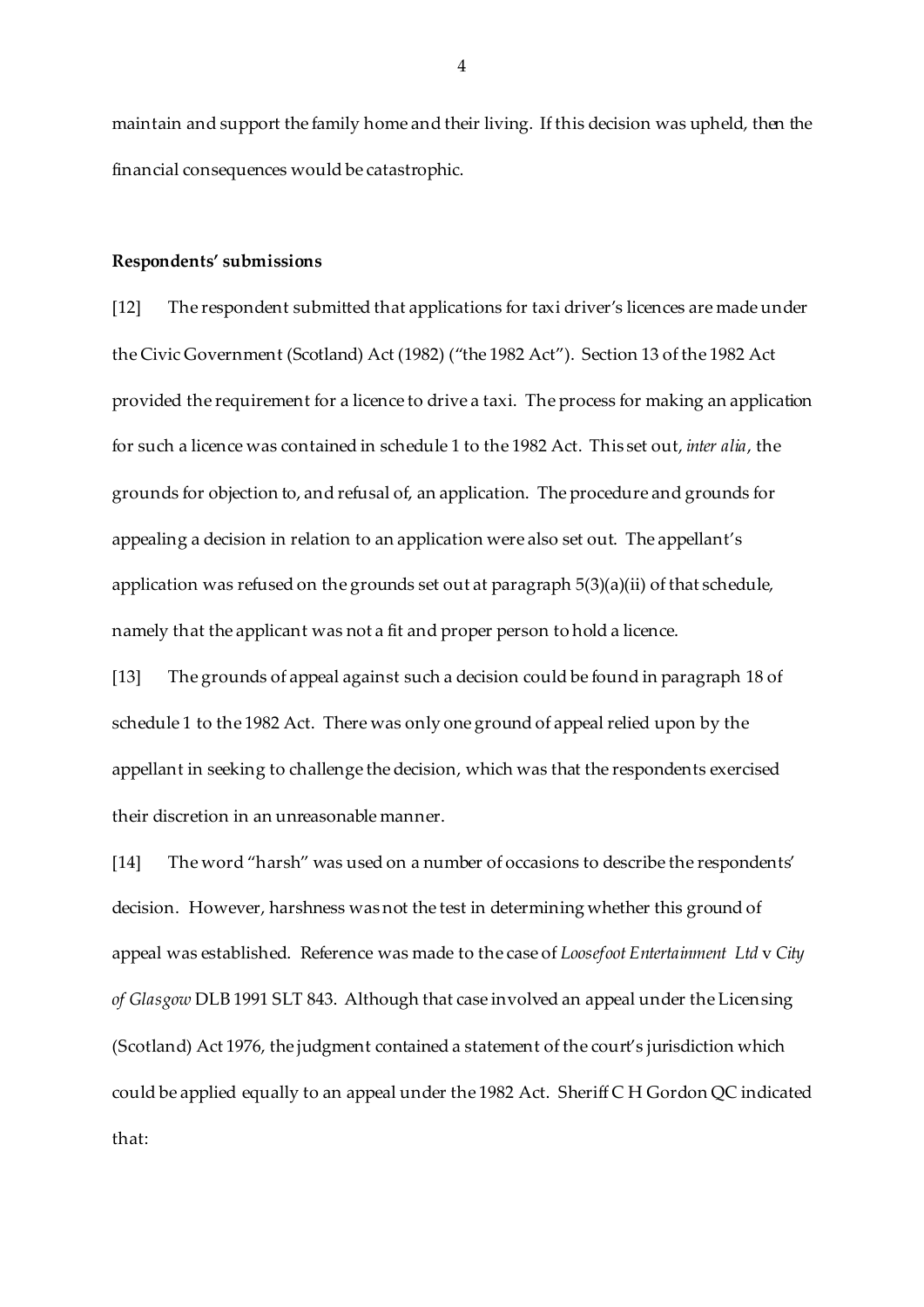"In my view, therefore, it is open to me to accept that the board's decision must be upheld in an appeal under section 39(4)(d) unless it can be said to have acted in the absence of any factual basis or that its decision was so unreasonable that no reasonable board would have reached it or, of course, on the ground that it took matters which it should not have taken into account and failed to take into account matters which it should have taken into account …".

[15] There was no suggestion of the absence of any factual basis for the respondents' decision. There were no averments setting out any material which was taken into account but which should not have been. Equally, there were no specific averments alleging failures to take relevant material into account, other than perhaps his previous clean driving record, but this was not put forward by the appellant at the hearing as a reason not to refuse to renew his licence.

[16] The appellant averred there would be serious financial consequences for him if he lost his licence. However, none of that information was before the respondents at the hearing on 5 November 2020, so they could not be criticised for failing to take it into account. Even if it could be argued that such consequences for the appellant should reasonably have been within the contemplation of the respondents, a licence holder's personal circumstances were not relevant to the determination as to whether the licence holder was a fit and proper person to be the holder of a licence, which was the ground of the refusal in this case. In the unreported Inner House case of *David Rose* v *Falkirk District Council* (11 March 1994), it was noted by Lord McCluskey that the issue for the subcommittee was whether or not the appellant was a fit and proper person and his personal hardship and other circumstances had little or no bearing on that issue.

[17] It was a matter for the committee to attach such weight as it chose to matters which were undoubtedly relevant to the activity for which the licence was held. That was clear from the cases of *Ranachan* v *Renfrew* DC 1991 SLT 625 and *Hughes* v *Hamilton* DC 1991

5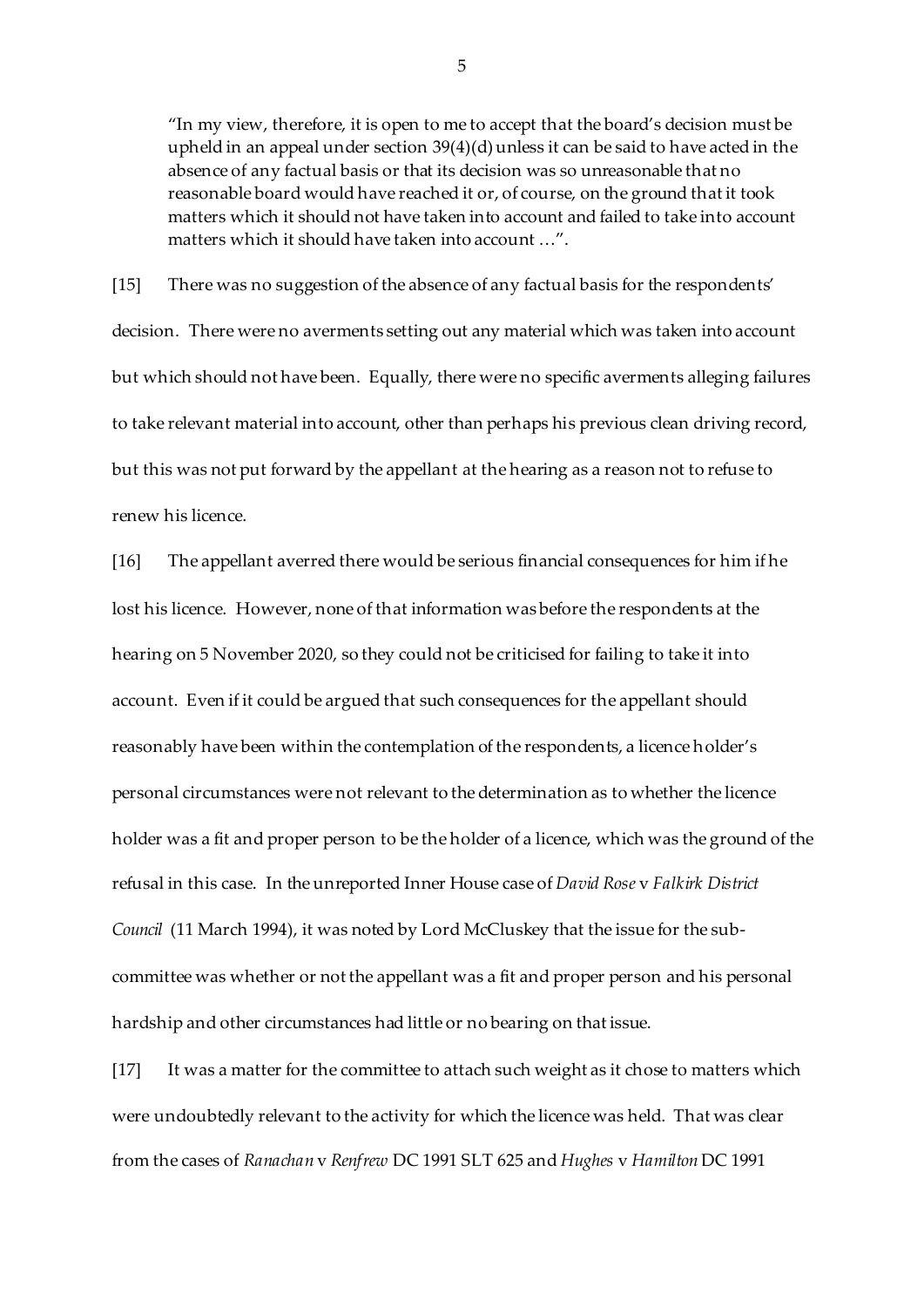SLT 628. In *Hughes*, the Inner House held that the question as to what weight fell to be attached to the recorded convictions was plainly a matter upon which the committee was obliged to form an opinion. Once there was relevant material before the licensing authority, the question as to the weight to be attached to that material and the significance of any other balancing factors must be for the authority to assess.

[18] The decision could not be characterised as so unreasonable that no licensing

authority could have reached it. The fact that others might have reached a different view,

such as issuing a warning instead, did not make the decision of the respondent so

unreasonable that no licensing authority would have reached it. For all of those reasons, the

appeal should be refused.

#### **Legislation**

[19] Paragraph 18 of schedule 1 of the 1982 Act provides that:

" $(7)$  The sheriff may uphold an appeal under this paragraph only if he considers that the licensing authority, in arriving at their decision-

- (a) erred in law;
- (b) based their decision on any incorrect material fact;
- (c) acted contrary to the principles of natural justice; or
- (d) exercised their discretion in an unreasonable manner."

## **Decision**

[20] It is clear from the terms of paragraph 18 of schedule 1 that it is not my role to make the decision of the committee again. Instead, it is for me to consider if the committee erred in law, based their decision on any incorrect material fact, acted contrary to the principles of natural justice, or exercised their discretion in an unreasonable manner.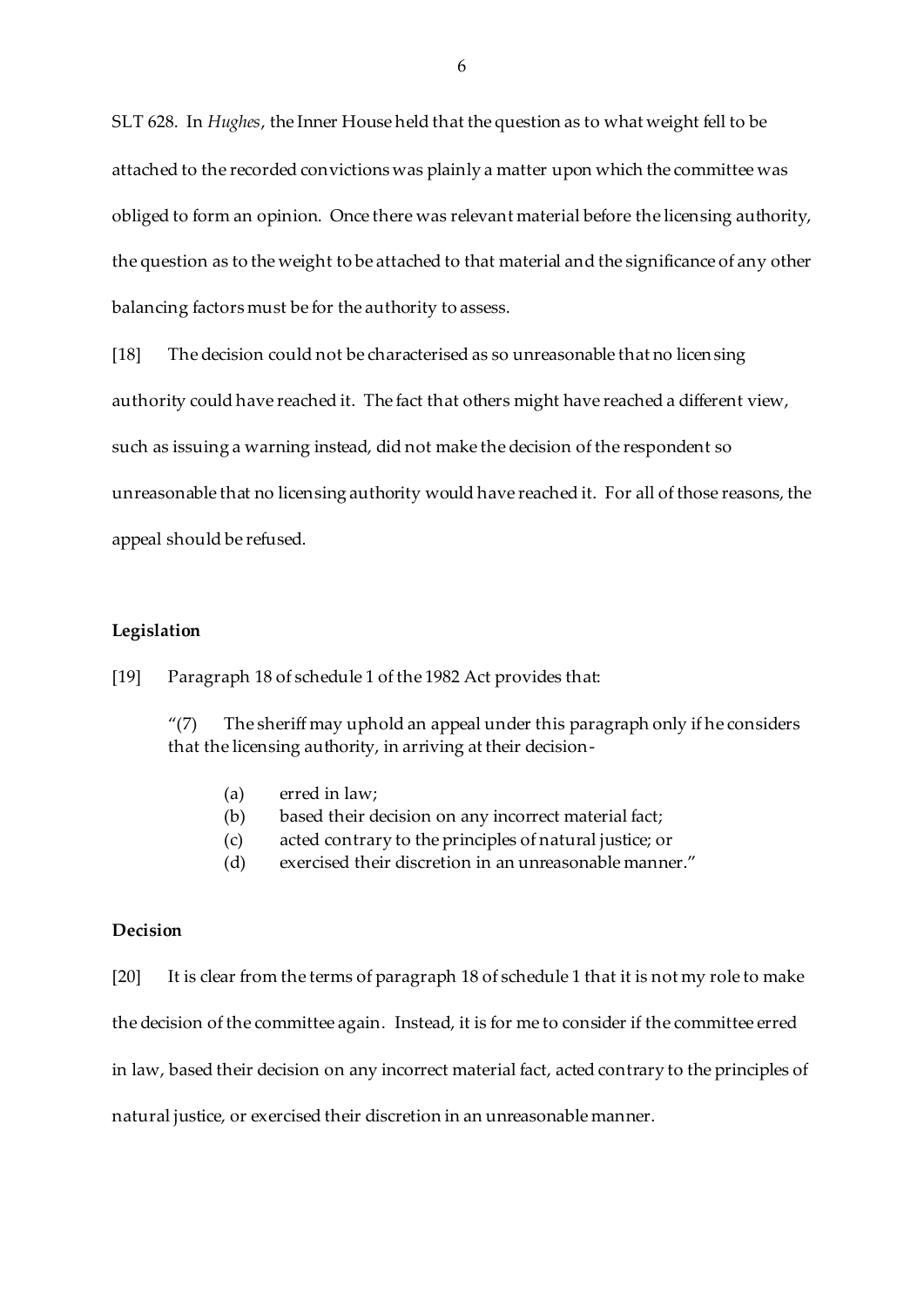[21] Taking each of those in turn, there was no suggestion of any factual error, nor any taking into account of irrelevant considerations.

[22] In considering whether the respondents erred in law in failing to take into account material considerations, the letter of 19 November 2020 makes it clear that the committee did take into account the appellant's explanations for the speeding offences, namely inadvertence. They also took into account that the speeding offences occurred during his personal time when he was dropping off his daughter. They took into account his personal circumstances, namely that his mind had been "all over the place" following the death of his father-in-law. They also took into account that the three offences had been committed over a period of 2½ years. In the circumstances, I am of the view that the committee took into account all of the material considerations that were before it. Accordingly, I find no error of law.

[23] Turning to the reasonableness of the exercise of the committee's discretion, the letter of 19 November 2020 indicates that even if the explanation for not declaring the speeding convictions was accepted, the record was still unsatisfactory because it showed the same offence at much the same location twice. That was said not to be the sort of behaviour to be expected of a licensed taxi driver. That, coupled with the third offence, amounted to an unsatisfactory record. That demonstrates to me that a balancing exercise was carried out by the committee in relation to these offences. The case of *Hughes* sets out that it is for the committee to decide what weight to attach to the offences, even where, in that case, the sheriff considered them to be trivial.

[24] Applying the principles set out in *Hughes*, I am of the view that the previous convictions disclosed to the committee have a bearing upon the fitness of the appellant to hold a taxi licence since they are all road traffic offences which could impact on the safety of

7